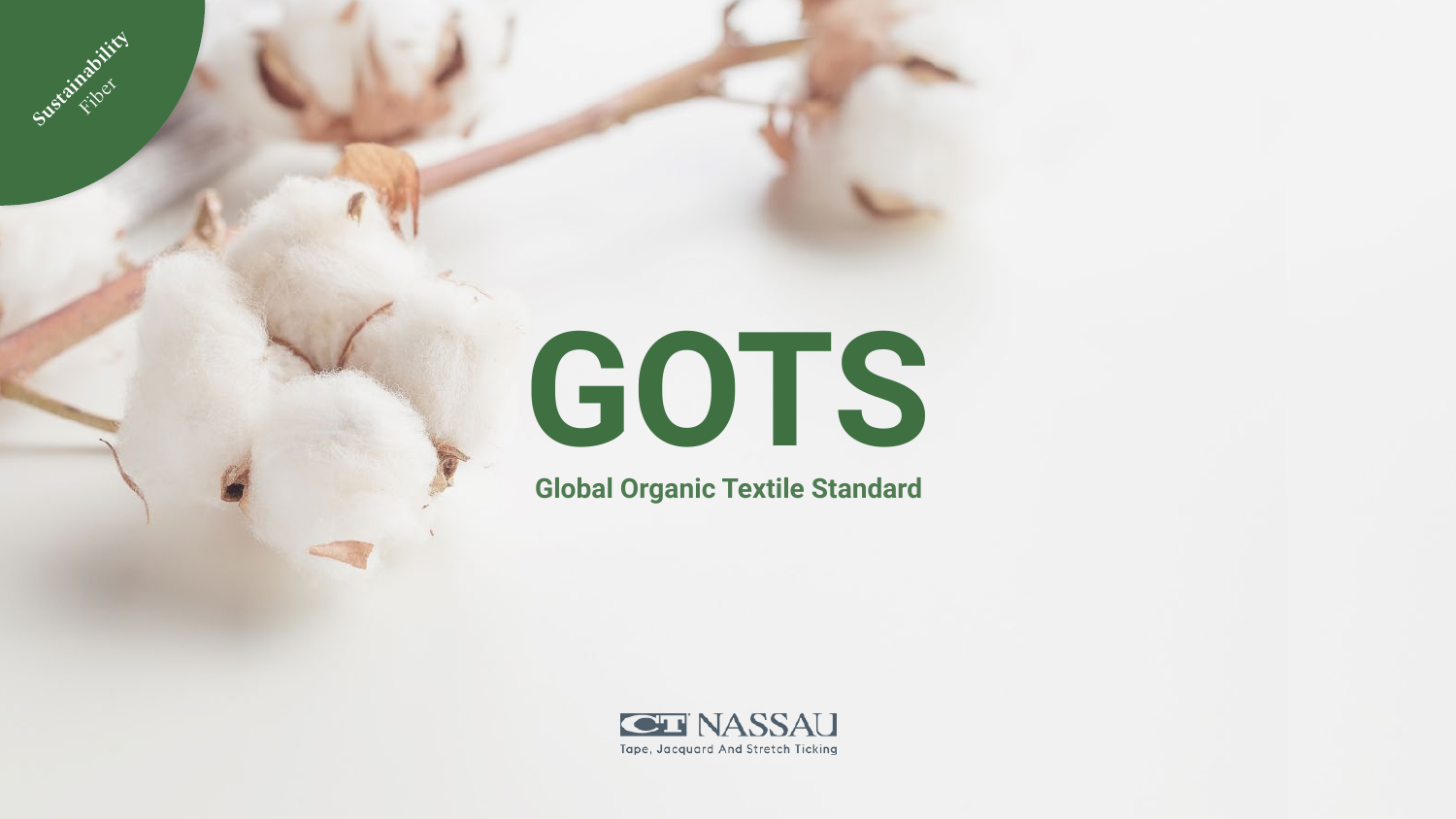**GOTS is the worldwide leading textile processing standard for organic fibres, including ecological and social criteria, backed up by independent certification of the entire textile supply chain. Having one common standard means textile processors and manufacturers can export their fabrics and garments with one organic certification that is accepted in all major markets.** 



# **The Certification**

**GOTS** was founded by four well-reputed organizations: Organic Trade Association (OTA, USA), Internationaler Verband der Naturtextilwirtschaft (IVN, Germany), The Soil Association (UK) and Japan Organic Cotton Association (JOCA, Japan). Two of these (IVN and JOCA) are textile industry organizations, while the other two (OTA and Soil Association) are organic organizations rooted in organic agriculture and food.



Together, they hold extensive experience in promoting 'organic' and all had developed individual processing standards for organic textiles. GOTS came about from the desire to harmonize these standards so that they were internationally recognized.

**This transparency** also gives consumers the power to choose truly organic products sourced from green supply chains.

**The aim of the standard** is to define world-wide recognized requirements that ensure the certified organic status of textiles, from the harvesting of the raw fibre, through environmentally and socially responsible manufacturing up to labelling in order to provide credible assurance to the end consumer.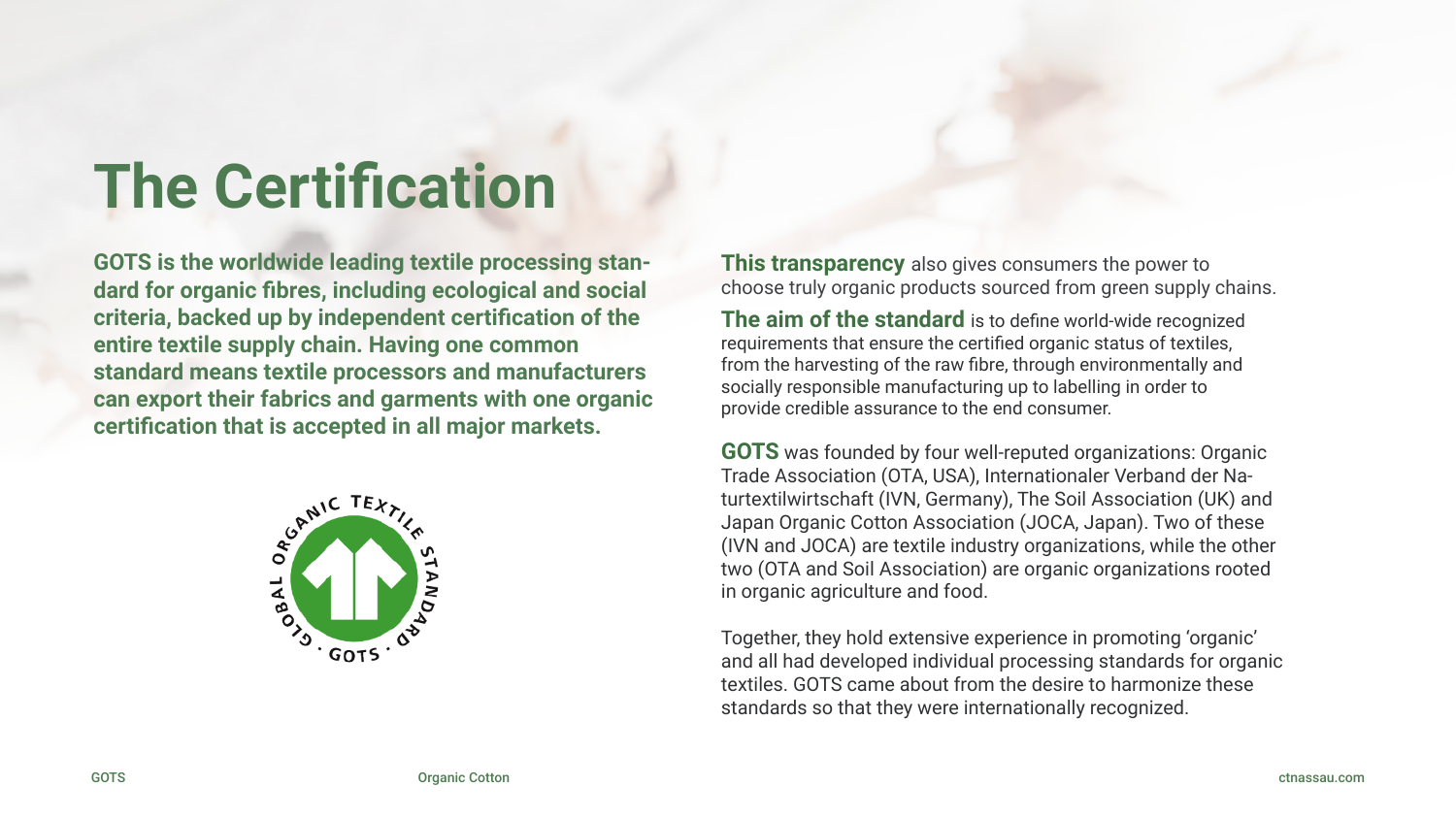**Compared with regular cotton, GOTS certified organic cotton assures a series of benefits, making of it a sustainable resource:**



### Good for the environment



Farming methods lock CO2 into the soil. Growing organic cotton produces up to 94% less greenhouse gas emissions, and less energy and water are used.

The seeds are cultivated by local farmers with safe work conditions and freedom to decide what to grow, no GM giant company is involved.



### Helps farmers No chemicals added

Organic Cotton is cultivated in lands where hazardous pesticides are banned, making it safer for growers.

# **The benefits of GOTS Organic Cotton**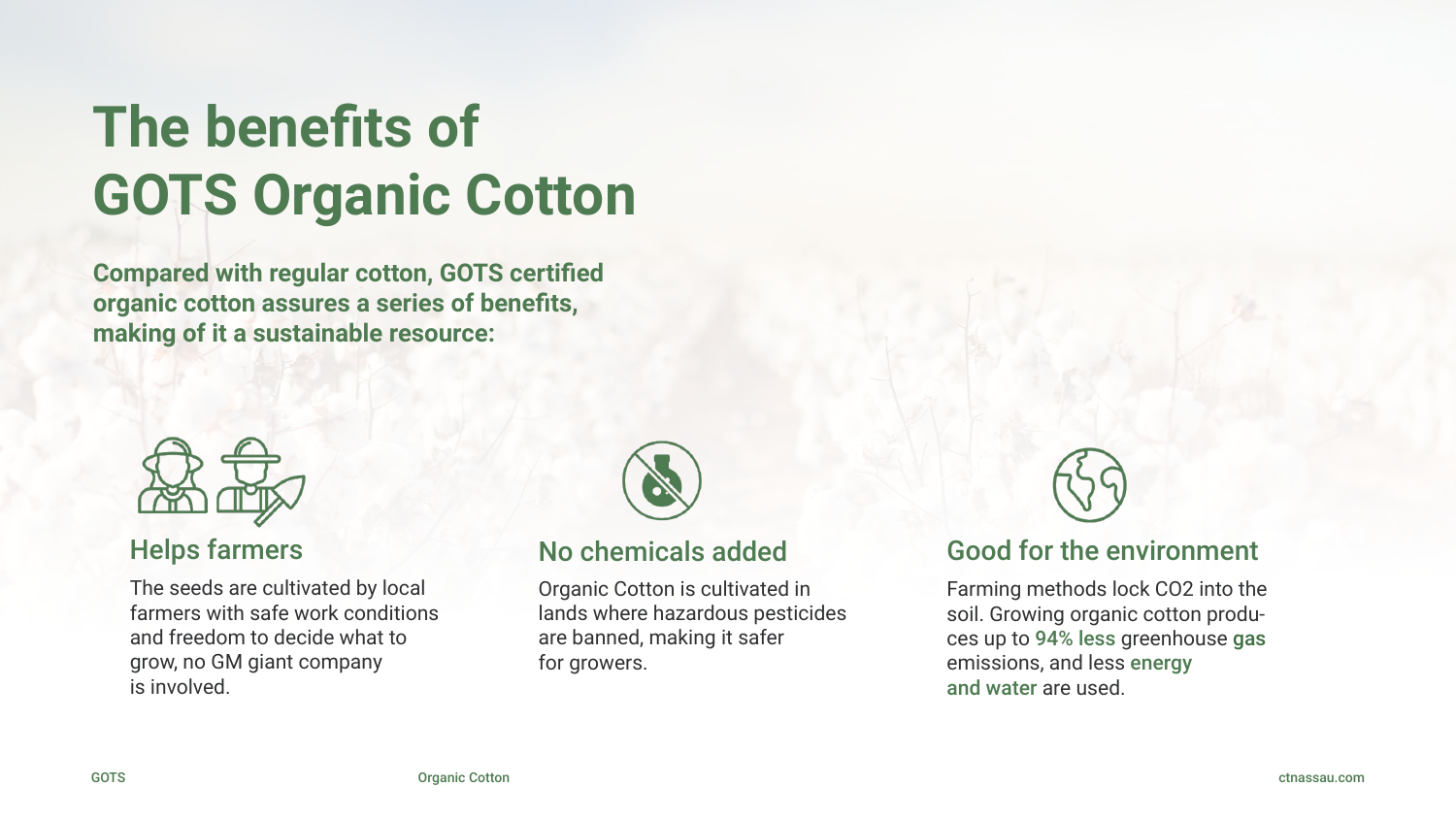

# **Traceable and Certified**

Here at **CT NASSAU** utilizing the **GOTS** Standard allows us to purchase known organic fibres with complete traceability: a **GOTS**  Transaction Certificate is supplied to us from the vendor detailing the origins of the fibre. After we manufacture the final article with **GOTS** Certified material, we supply a further Transaction Certificate. It is in this way that the complete process from the farm to the end-user consumer can keep its flow.

Currently, an article has to be at least 95% Organic to be able to claim "**GOTS** Certified", and all Transaction Certificates from the supply chain must be present.